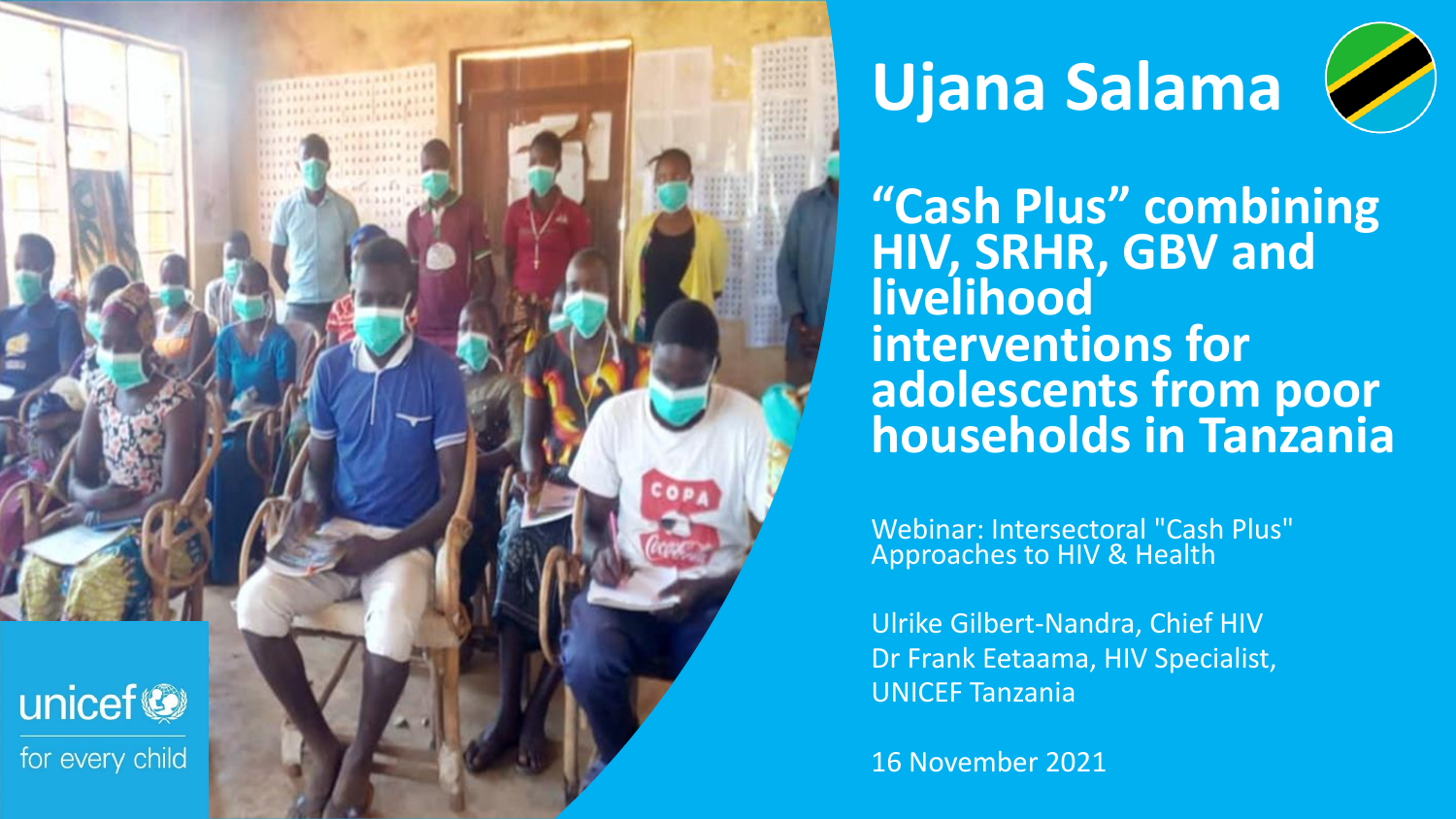### Guiding Principles for the Adolescents "Cash Plus" Programme Implementation

#### Government leadership & ownership

Implementation within TASAF - PSSN Framework especially as part of the livelihood enhancement programme

Age and gender sensitive dovetailed health and livelihood interventions

Beyond educational assets and include financial, health and social asset building

Linkages with other government services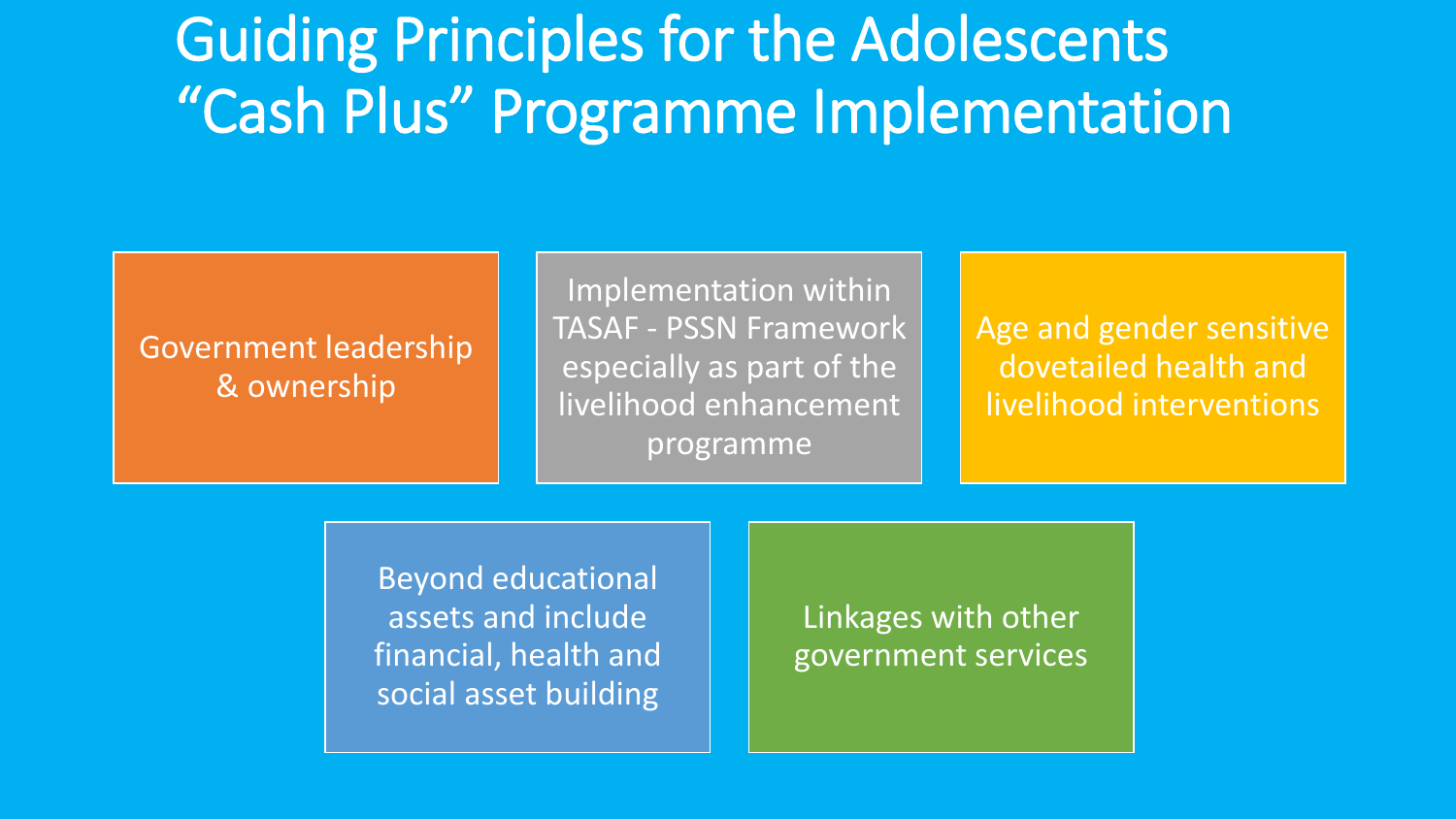

Adolescent girls and boys 14-19 years, in HH which receive CCT receive a "Plus package" composed of

**Face-to-face training in** livelihoods and sexual reproductive health and rights (SRHR), including HIV and violence (GBV) (7 weeks).

**Productive Grant**

**Mentorship and coaching (9 months)** 

**Referral to health services and livelihood opportunities**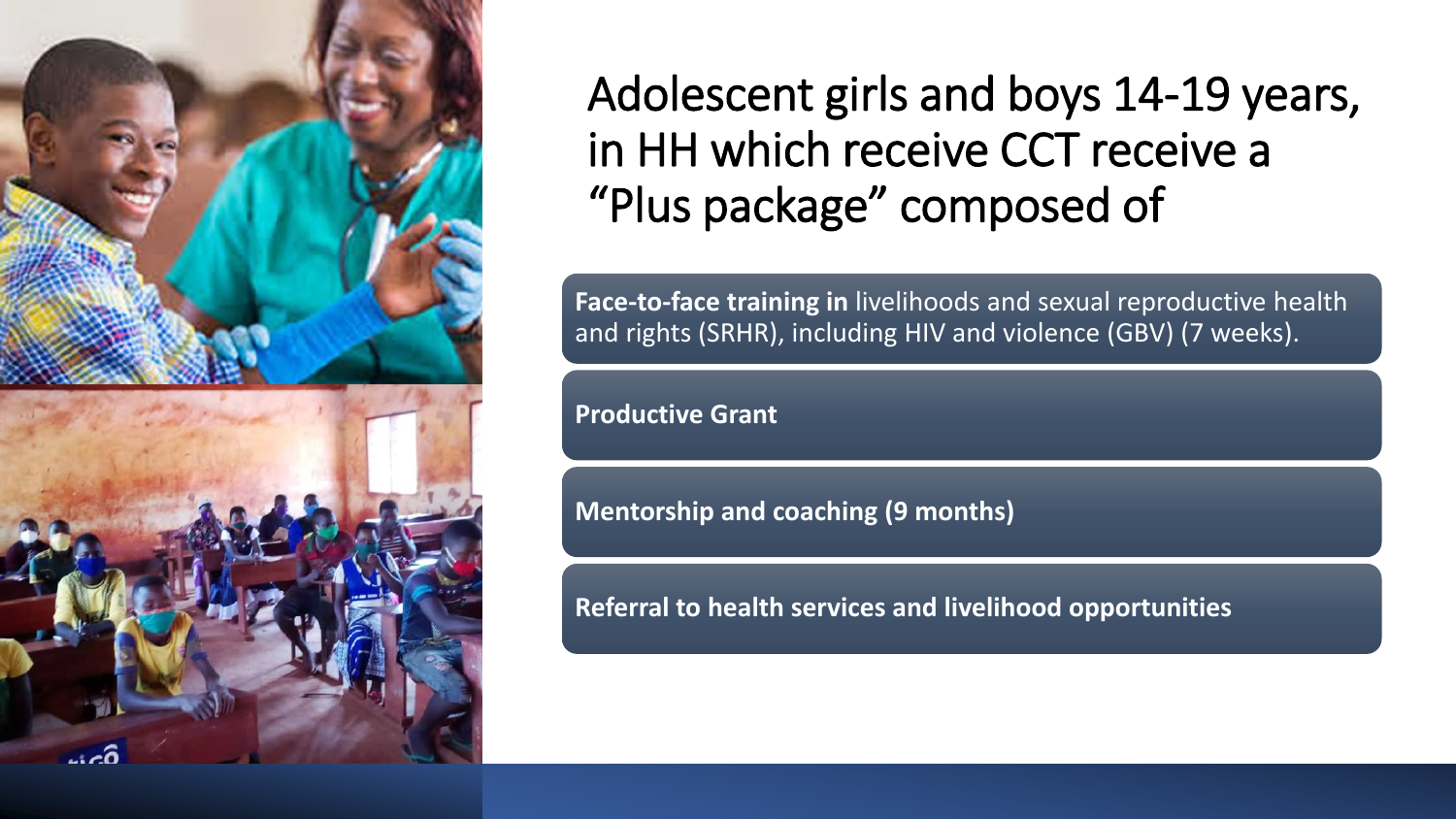### Implementation Arrangements

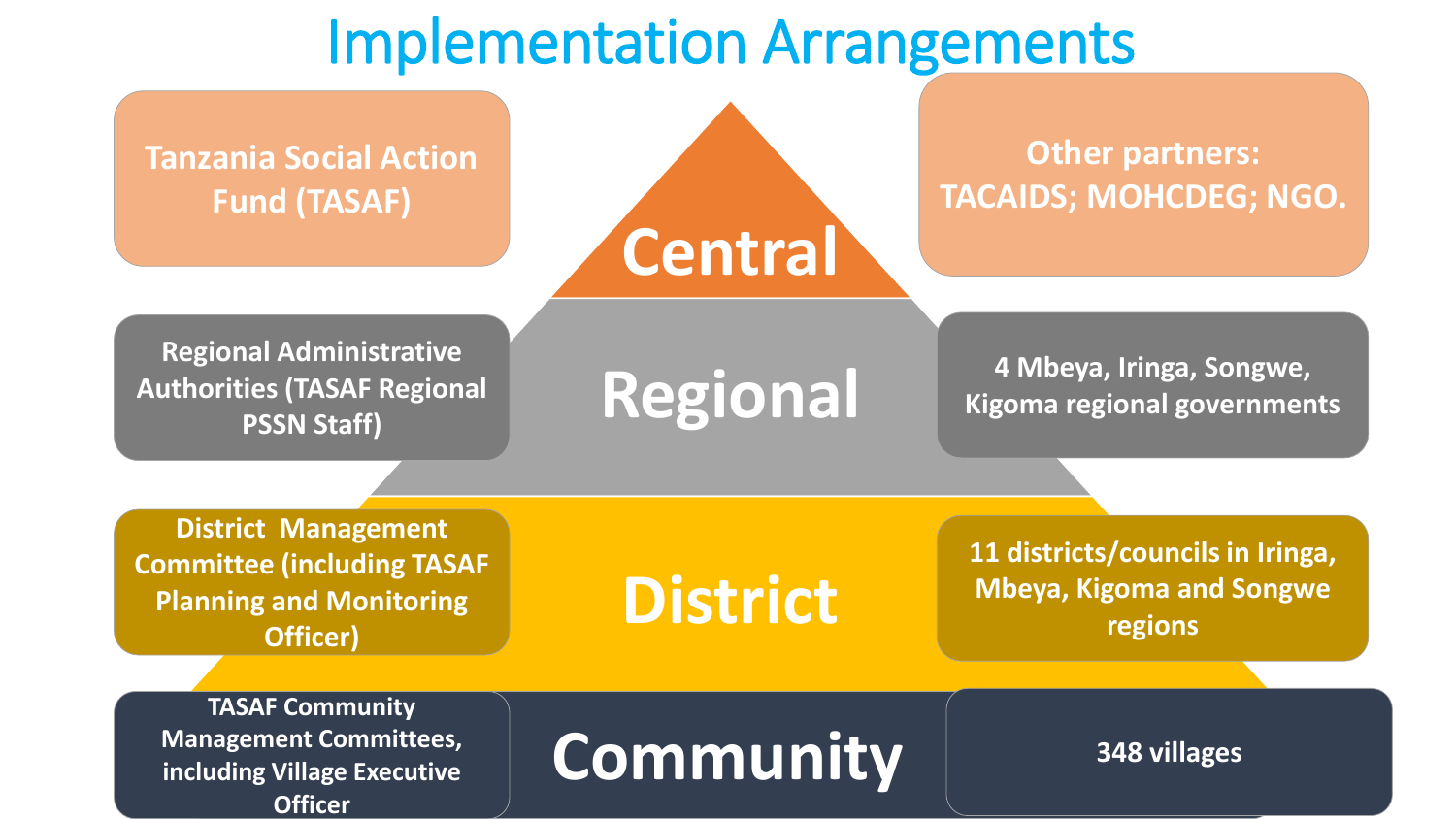### Implementation Architecture and Responsibilities

#### **National level**

#### **Tanzania Social Action Fund (TASAF)**

- •Government agency which manages and monitors PSSN programme
- •Co-designed C+ concept and oversees implementation, monitoring, training; data collection & analysis
- •Supervises local government TASAF staff at regional, districts and council level
- •Coordinates with donors and other government partners
- •Member of National Evaluation team; including approval of evaluation

#### **Tanzania Commission for AIDS (TACAIDS)**

- •Member of National Evaluation Team
- •Review HIV & SRHR & GBV component
- •Used C+ design and leveraged additional funding from Global Fund; Coordinates with PEPFAR DREAMS; and with national HIV and Adolescents and Young Women technical government working groups

#### **MOHCDGEC**

•Leads training for health facilities on HIV-SRH components

#### **NGO**

•Short term technical support for youth peer educator and mentor training on SRHR/HIV/GBV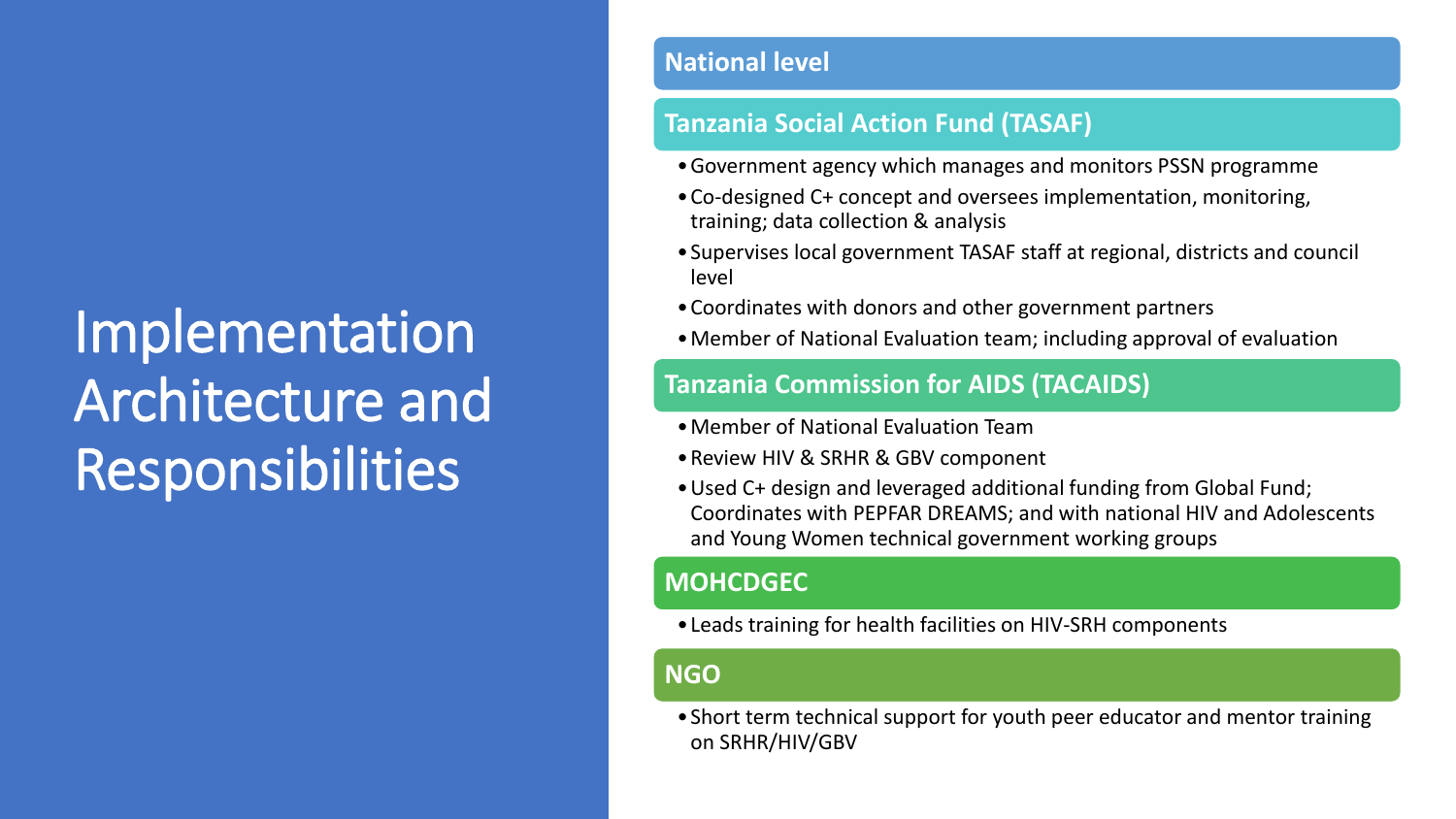# Regional and District Level

**Specific roles by regional and district governments:** 

Develop and manage district implementation plans for Cash Plus activities

Select staff to be trained as trainers of trainers (TOT)

Supportive supervision as part of routine activities

Monitor productive grants disbursement and utilization

Avail government extension officers to provide technical support during mentorship phase

Consolidate reports and input into TASAF Information Management System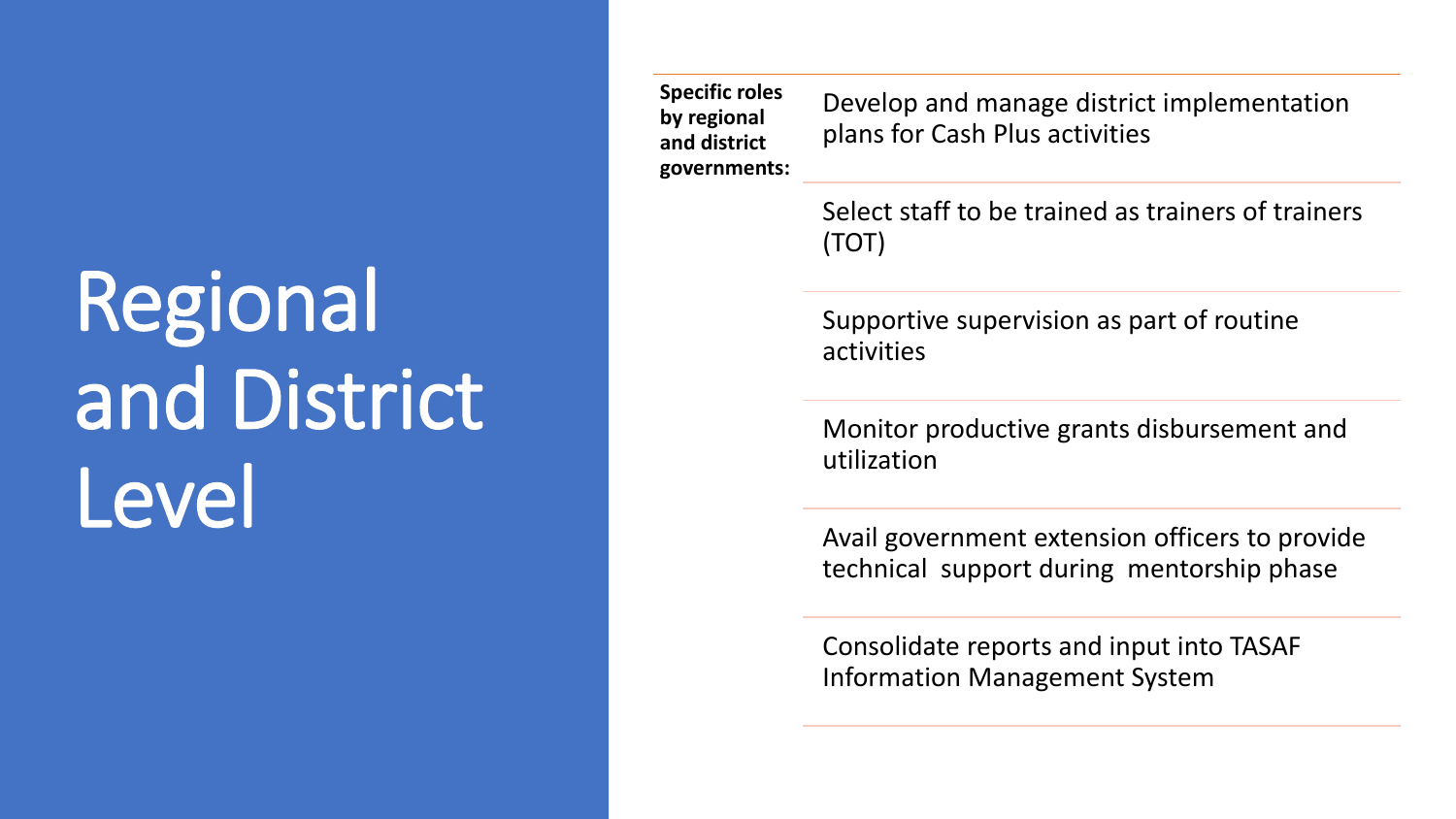Community level: Village Executive officer (VEO), Village Chairpersons (VC), Community Management Committee (CMC), Parents and Guardians

 $\Box$  enrolling and training of female and male adolescents from TASAF households to participate in Cash Plus



 $\Box$  Training and deployment of youth peer educators and community based adult mentors to conduct Cash Plus training and mentorship with adolescent girls and boys from TASAF households;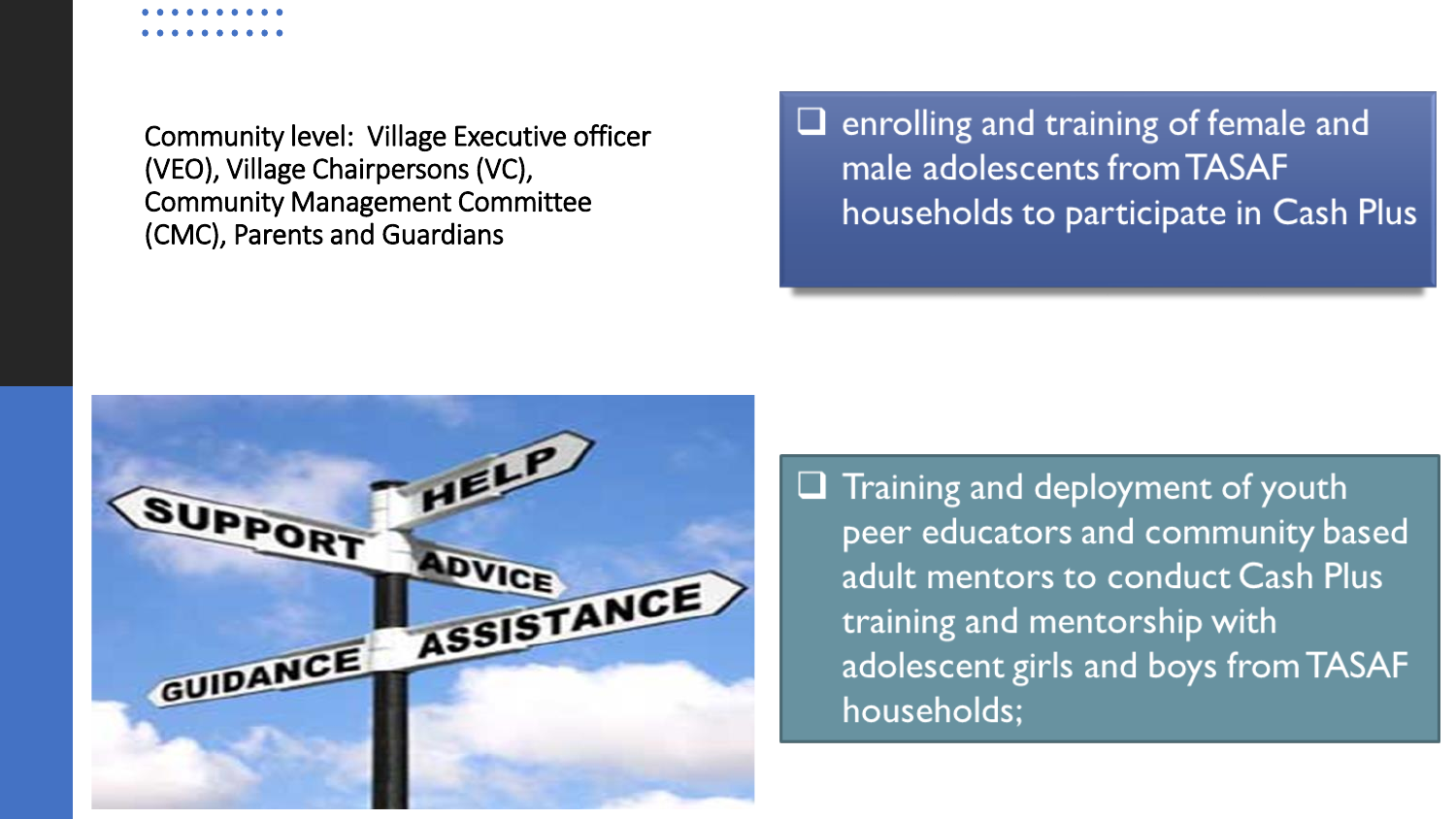# Implementation Cascade

C+ introduction and programme meetings at the national, regional and district and community level

Resource mapping and selection of TOTs at village level

C+ TOT training and support

Adolescent participant enrollment & selection of PE & mentors. Involved TOTs, VEO, and CMC members. Village meeting with all beneficiaries

TOT training of mentors and peer educators at the council level

Intensive 7 weeks training to adolescents at the village level.

Issuance of productive grants mentorship , referral and linkage phase.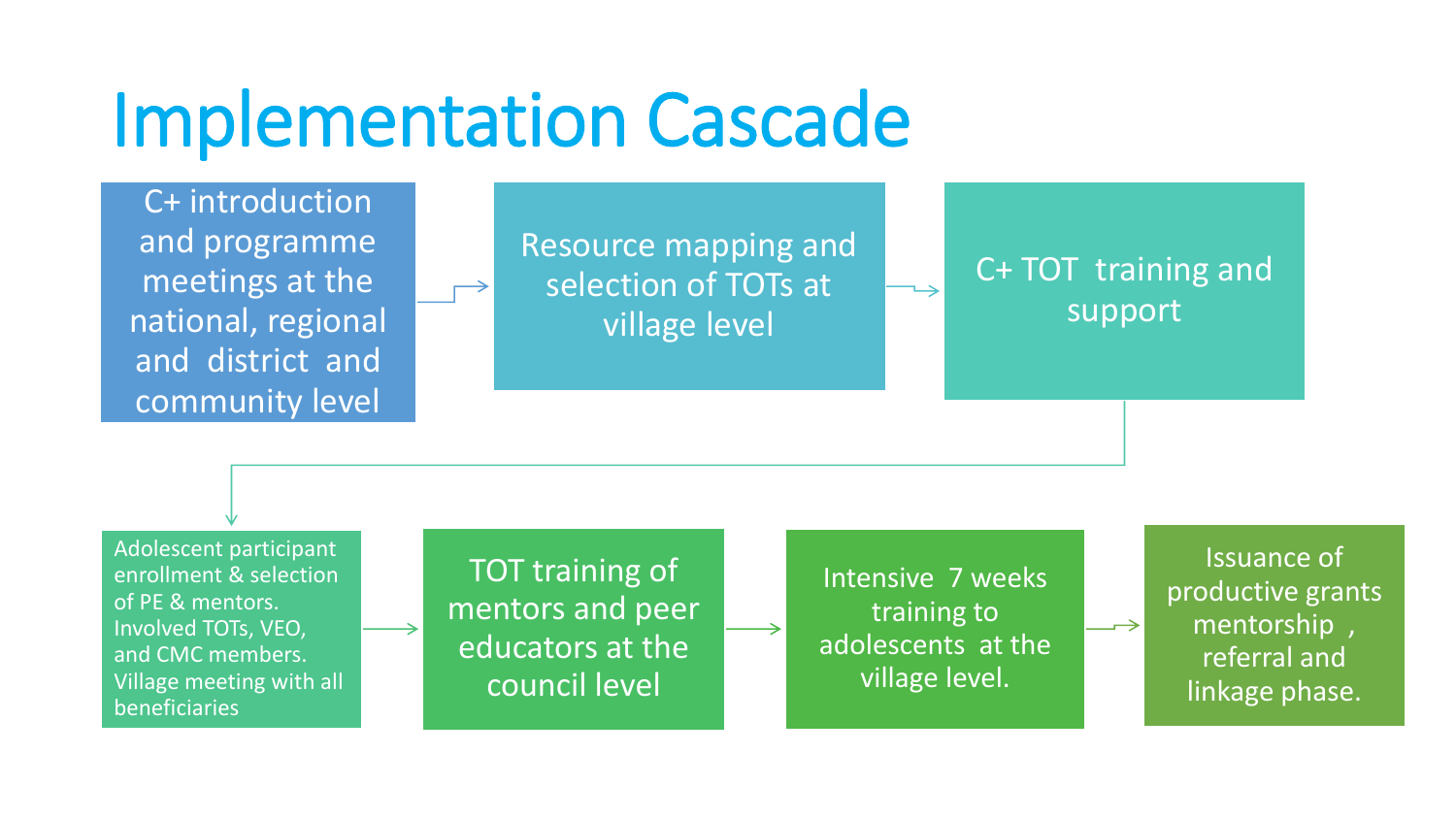### Health Facilities Interventions



Trained Health Care Workers in key facilities

Offer adolescent responsive health services

Availability of required equipment and supplies

Linkages with trained community health workers

Platform for youth services after completion of 7 weeks training.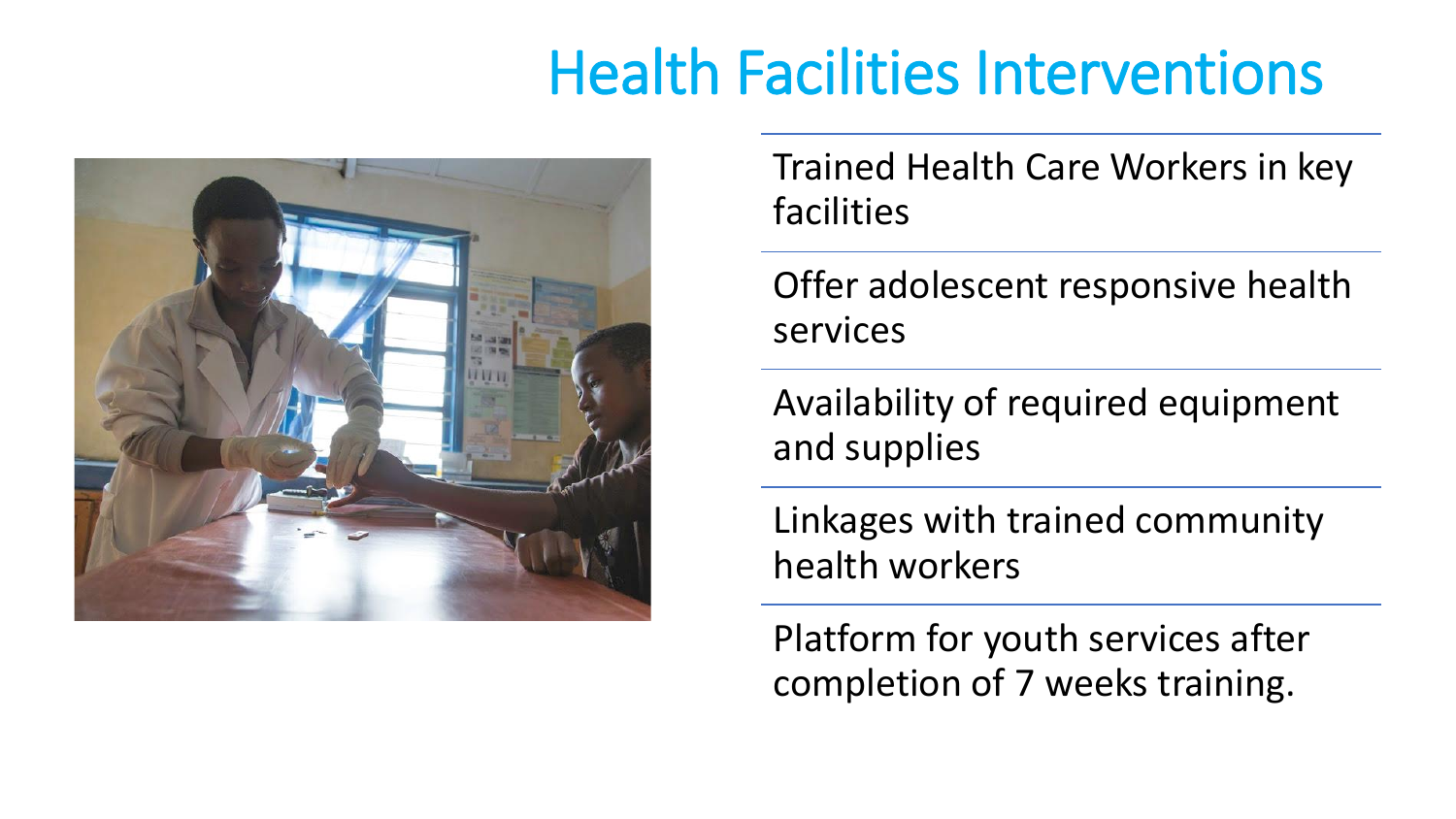## **Changes based on Wave 3 evaluation results and COVID 19 impacts**

- Focused on out of school adolescents given the sheer number of those in families supported by TASAF CCT
- Shortened training phase from 12 to 7 weeks
- Revised training materials, especially financial planning, parenting skills
- Supported Cash Plus implementation areas with COVID 19 prevention supplies (e.g. soap, buckets, masks) and made group training smaller

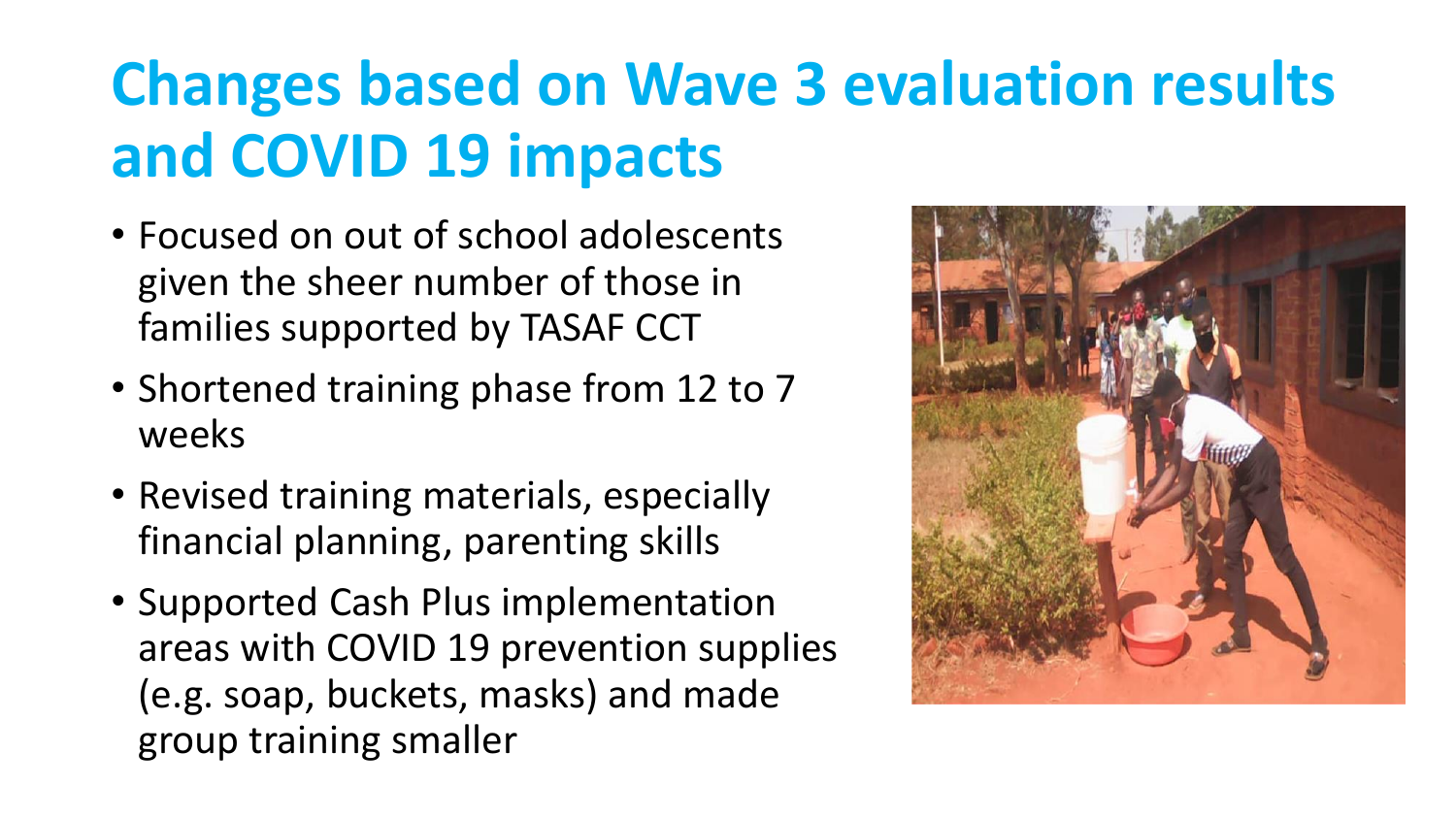### **Summary: Implementation Aspects**

Strong government ownership from beginning

Implementation through government administrative structure @at all levels

Mentorship by trusted and trained adults from the local community and part of government workforce

Having capacity (TOTs) at the district/council level

Good community involvement: Youth Peer educators, Mentors and Village Leaders involved

Addressing supply side factors/access to health services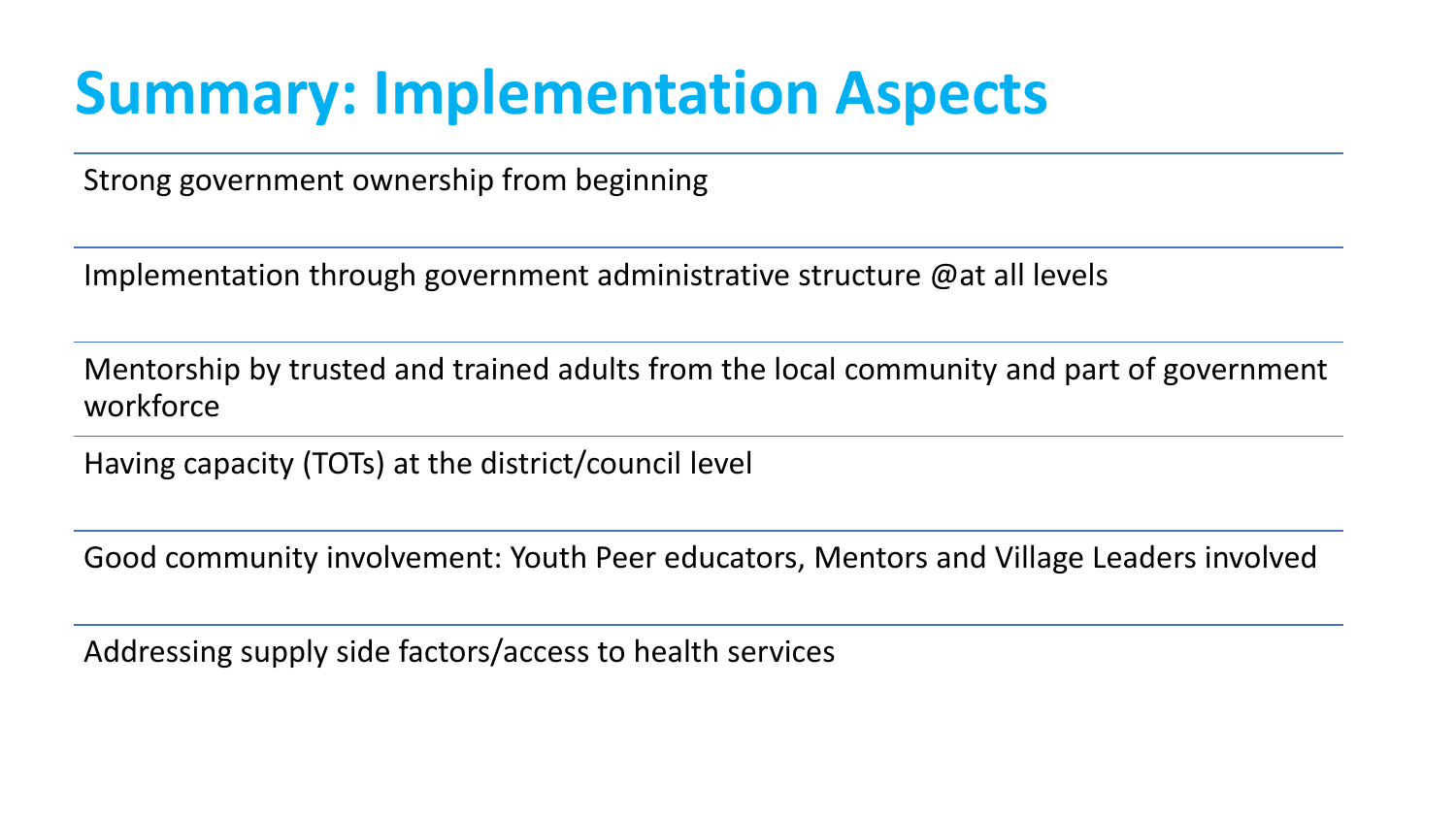# **Summary: Implementation Aspects**

C+ implementation affected by broader PSSN development, e.g., limited availability of TASAF staff and late start of new phase of PSSN 2

For scale up, cost of the package need to be better understood

Systems approach useful: Coordination across sectors in programming; Co-financing structural interventions; Addressing multidimensional poverty & vulnerability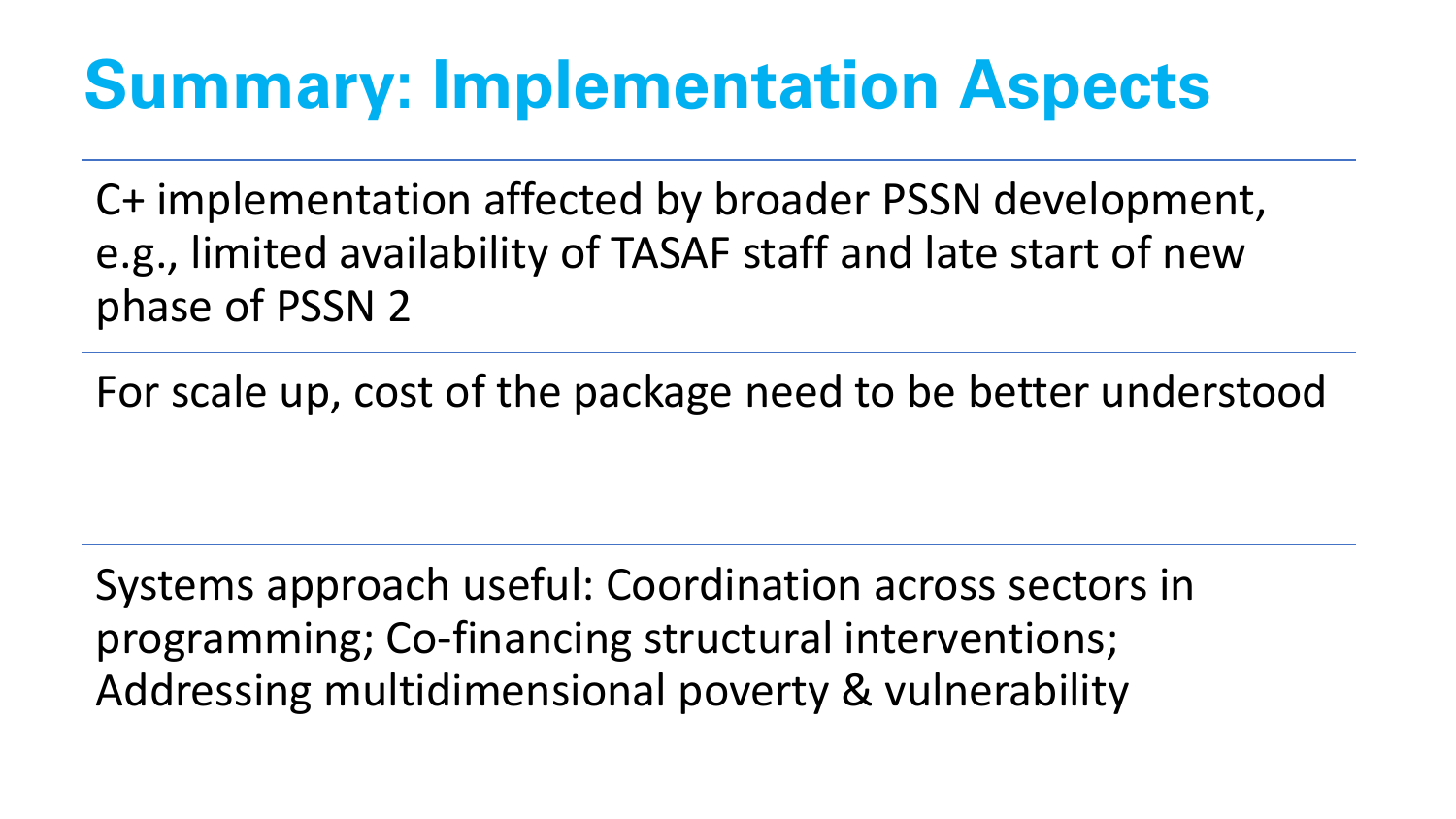### **Acknowledgements**



- **TASAF** Senior Management and Technical Officers
- **TACAIDS** Senior Management and Technical Directors
- **National Evaluation team**: TASAF, TACAIDS, EDI, UNICEF Tanzania, UNICEF Office of Research, University of Buffalo, EDI Global
- Funding for this evaluation and implementation has been provided by **Oak Foundation, UNICEF Tanzania, Sida, DFID/FCDO**, and **Irish Aid**.



A Mathematica Company





Foreign & Commonwealth Office